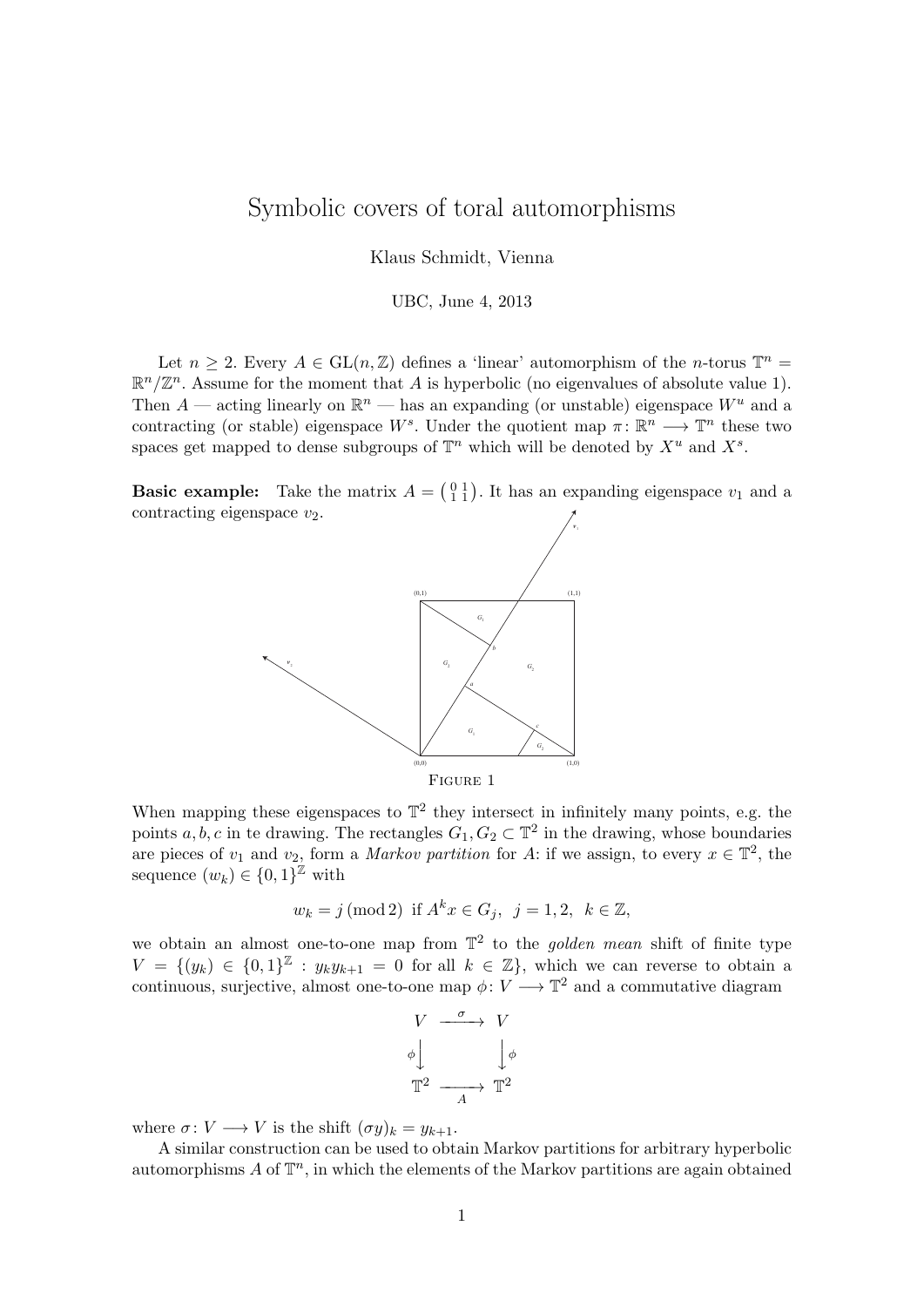from pieces of the stable and unstable subgroups of A through a more complicated process (resulting in fractal boundaries of these sets).

In the early 1990's Vershik proposed a different method for constructing symbolic covers for hyperbolic toral automorphisms which I'll describe from a more general viewpoint. The points  $a, b, c$  in Figure 1 all lie on an intersection of  $X^u$  and  $X^s$  in  $\mathbb{T}^2$ , and are thus homoclinic: their forward and backward orbits under A converge to  $0$  — and they do so exponentially fast. We focus on the point  $a$ , which is the image under the quotient map  $\pi: \mathbb{R}^2 \longrightarrow \mathbb{T}^2$  of the unique point in the intersection of  $W^u$  with  $W^s + (1,0)$ . For every  $v = (v_k) \in \ell^{\infty}(\mathbb{Z}, \mathbb{Z})$  (the set of bounded two-sided integer sequences), the element  $\xi(v) = \sum_{k \in \mathbb{Z}} v_k A^{-k} a$  is well-defined, and the resulting map  $\xi \colon \ell^{\infty}(\mathbb{Z}, \mathbb{Z}) \longrightarrow \mathbb{T}^2$  is equivariant: the diagram

$$
\ell^{\infty}(\mathbb{Z}, \mathbb{Z}) \xrightarrow{\bar{\sigma}} \ell^{\infty}(\mathbb{Z}, \mathbb{Z})
$$

$$
\xi \downarrow \qquad \qquad \downarrow \xi
$$

$$
\mathbb{T}^2 \xrightarrow{A} \mathbb{T}^2
$$

commutes, where  $\bar{\sigma}$  is the shift on  $\ell^{\infty}(\mathbb{Z}, \mathbb{Z})$ .

Claim 1:  $\xi$  is surjective.

In order to prove this we assume that  $A \in GL(n, \mathbb{Z})$  is a companion matrix of the form

$$
A_f = \begin{bmatrix} 0 & 1 & 0 & \dots & 0 & 0 \\ 0 & 0 & 1 & \dots & 0 & 0 \\ \vdots & & \vdots & \ddots & \vdots & 0 \\ 0 & 0 & 0 & \dots & 0 & 1 \\ -f_0 & -f_1 & -f_2 & \dots & -f_{n-2} & -f_{n-1} \end{bmatrix},
$$

where  $f = f_0 + \cdots + f_{n-1}z^{n-1} + f_nz^n$  is the characteristic polynomial of  $A_f$  (note that  $f_n = |f_0| = 1$ . We also assume  $-$  to simplify things a little  $-$  that f is irreducible.

Denote by  $\sigma: \mathbb{T}^{\mathbb{Z}} \longrightarrow \mathbb{T}^{\mathbb{Z}}$  the shift, and consider the continuous, surjective group homomorphism  $f(\sigma) = f_0 + f_1 \sigma + \cdots + f_n \sigma^n : \mathbb{T}^{\mathbb{Z}} \longrightarrow \mathbb{T}^{\mathbb{Z}}$ . We set

<span id="page-1-0"></span>
$$
X_f = \ker f(\sigma) = \{ x = (x_k) \in \mathbb{T}^{\mathbb{Z}} : f_0 x_k + f_1 x_{k+1} + \dots + f_n x_{k+n} = 0 \text{ for every } k \in \mathbb{Z} \}, (1)
$$

and denote by  $\sigma_f$  the shift on  $X_f$ . Since  $f_n = |f_0| = 1$ , the map  $\psi \colon X_f \longrightarrow \mathbb{T}^n$ , defined by

$$
\psi(x) = \begin{bmatrix} x_0 \\ \vdots \\ x_{n-1} \end{bmatrix}
$$

for every  $x \in X_f$ , is an algebraic conjugacy between  $\sigma_f$  and  $A_f$ :  $\psi$  is a group isomorphism which makes the diagram

$$
X_f \xrightarrow{\sigma_f} X_f
$$
  

$$
\psi \downarrow \qquad \qquad \downarrow \psi
$$
  

$$
\mathbb{T}^n \xrightarrow{A_f} \mathbb{T}^n
$$

commute. We linearize  $(X_f, \sigma_f)$  by setting

$$
W_f = \{ v \in \ell^{\infty}(\mathbb{Z}, \mathbb{R}) : \pi(v) \in X_f \} = \{ v \in \ell^{\infty}(\mathbb{Z}, \mathbb{R}) : f(\bar{\sigma})v \in \ell^{\infty}(\mathbb{Z}, \mathbb{Z}) \},\tag{2}
$$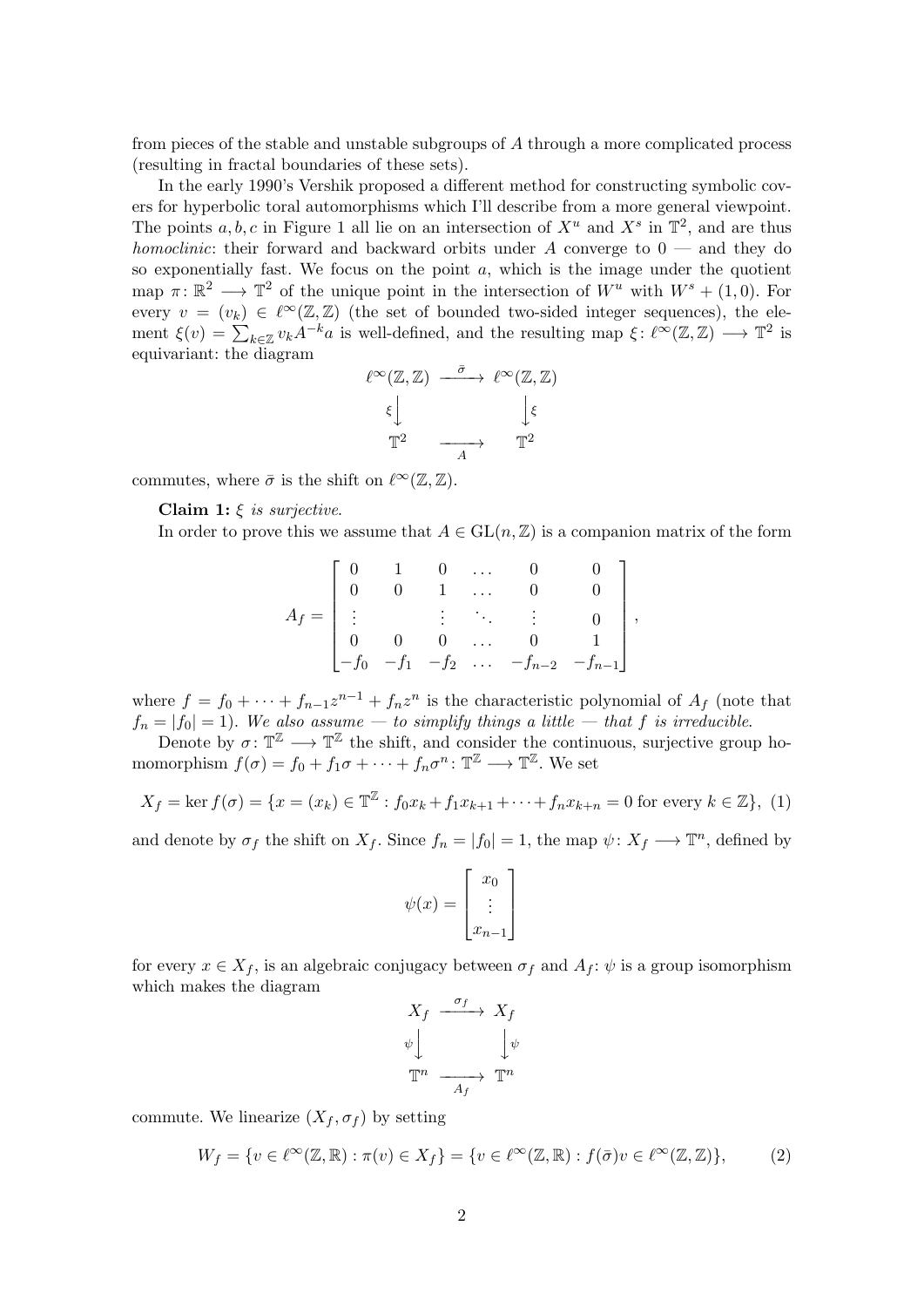where  $\pi: \ell^{\infty}(\mathbb{Z}, \mathbb{R}) \longrightarrow \mathbb{T}^{\mathbb{Z}}$  is component-wise reduction (mod 1) and  $\bar{\sigma}$  is the shift on  $\ell^{\infty}(\mathbb{Z}, \mathbb{R})$ . In order to prove Claim 1 we consider the group ring  $\ell^{1}(\mathbb{Z}, \mathbb{R})$  and identify each  $v = (v_k) \in \ell^1(\mathbb{Z}, \mathbb{R})$  with the two-sided power series  $\sum_{k \in \mathbb{Z}} v_k z^k$ . For  $v, w \in \ell^1(\mathbb{Z}, \mathbb{R}) \subset$  $\ell^{\infty}(\mathbb{Z}, \mathbb{R})$ , the product of these power series corresponds to the usual convolution of v and w in  $\ell^1(\mathbb{Z}, \mathbb{R})$ . Then our polynomial f, viewed as an element of  $\ell^1(\mathbb{Z}, \mathbb{R})$ , is invertible. This follows either from Wiener's theorem, or by using a partial fraction decomposition

$$
\frac{1}{f} = \frac{1}{f_n} \cdot \sum_{\gamma} \frac{c_{\gamma}}{z - \gamma},
$$

where the sum is taken over the roots of f, and by expressing each term  $\frac{1}{z-\gamma}$  separately as a summable two-sided power series:

$$
\frac{1}{z-\gamma} = \begin{cases} z^{-1} \sum_{k\geq 0} \gamma^k z^{-k} & \text{if } |\gamma| < 1, \\ -\gamma^{-1} \sum_{k\geq 0} \gamma^{-k} z^k & \text{if } |\gamma| > 1. \end{cases}
$$

Since the point  $y = f^{-1} = \sum_{k \in \mathbb{Z}} y_k z^k$  obtained in this manner has summable coefficients, we can form the group homomorphism  $\bar{\xi} = \sum_{k \in \mathbb{Z}} y_k \bar{\sigma}^k : \ell^{\infty}(\mathbb{Z}, \mathbb{R}) \longrightarrow \ell^{\infty}(\mathbb{Z}, \mathbb{R}),$  which satisfies that  $\bar{\xi} = f(\bar{\sigma})^{-1}$ . From the definition of  $W_f$  it is now clear that  $W_f = \bar{\xi}(\ell^{\infty}(\mathbb{Z}, \mathbb{Z}))$ and  $f(\bar{\sigma})W_f = \ell^{\infty}(\mathbb{Z}, \mathbb{Z})$ . Hence  $\xi := \pi \circ \bar{\xi} : \ell^{\infty}(\mathbb{Z}, \mathbb{Z}) \longrightarrow X_f$  is surjective. In order to verify that  $\xi$  is really the map appearing in the statement of Claim 1 one can check that the point  $\mathbf{v}^{(0)} \in \ell^{\infty}(\mathbb{Z}, \mathbb{Z})$ , defined by

$$
\mathbf{v}_k^{(0)} = \begin{cases} 1 & \text{if } k = 0, \\ 0 & \text{otherwise,} \end{cases}
$$

gets mapped by  $\xi$  to the homoclinic point a in Figure 1.

We obtain the following result:

<span id="page-2-0"></span>**Theorem 1.** If  $f = f_0 + \cdots + f_n z^n$  is an irreducible polynomial with integer coefficients and no roots of absolute value 1 (we call such a polynomial hyperbolic), and if  $X_f = \ker f(\sigma) \subset$  $\mathbb{T}^{\mathbb{Z}}$  is the closed, shift-invariant subgroup defined in [\(1\)](#page-1-0), then the map  $\xi: \ell^{\infty}(\mathbb{Z}, \mathbb{Z}) \longrightarrow X_f$ defined in the last paragraph is a shift-equivariant surjective group homomorphism with kernel  $f(\bar{\sigma})$ ( $\ell^{\infty}(\mathbb{Z}, \mathbb{Z})$ ).

Theorem [1](#page-2-0) is obviously not restricted to irreducible toral automorphisms. We could take, for example,  $f = z - 2$  or  $f = 3 - 2z$ , in which case the space  $X_f$  would be a solenoid rather than a torus.

Theorem [1](#page-2-0) yields the diagram

$$
f(\sigma)(\ell^{\infty}(\mathbb{Z}, \mathbb{Z})) \xrightarrow{\bar{\sigma}} f(\sigma)(\ell^{\infty}(\mathbb{Z}, \mathbb{Z}))
$$
  

$$
\downarrow \qquad \qquad \downarrow
$$
  

$$
\ell^{\infty}(\mathbb{Z}, \mathbb{Z}) \xrightarrow{\bar{\sigma}} \ell^{\infty}(\mathbb{Z}, \mathbb{Z})
$$
  

$$
\xi \downarrow \qquad \qquad \downarrow \xi
$$
  

$$
X_f \xrightarrow{\sigma_f} X_f
$$

and allows us to identify  $X_f$  equivariantly with  $\ell^{\infty}(\mathbb{Z}, \mathbb{Z})/f(\bar{\sigma})(\ell^{\infty}(\mathbb{Z}, \mathbb{Z}))$ . In order to use this result to obtain symbolic covers or representations of  $X_f$  one has to find closed, bounded, shift-invariant, subsets  $V \subset \ell^{\infty}(\mathbb{Z}, \mathbb{Z})$  which meet every coset of  $f(\bar{\sigma})(\ell^{\infty}(\mathbb{Z}, \mathbb{Z}))$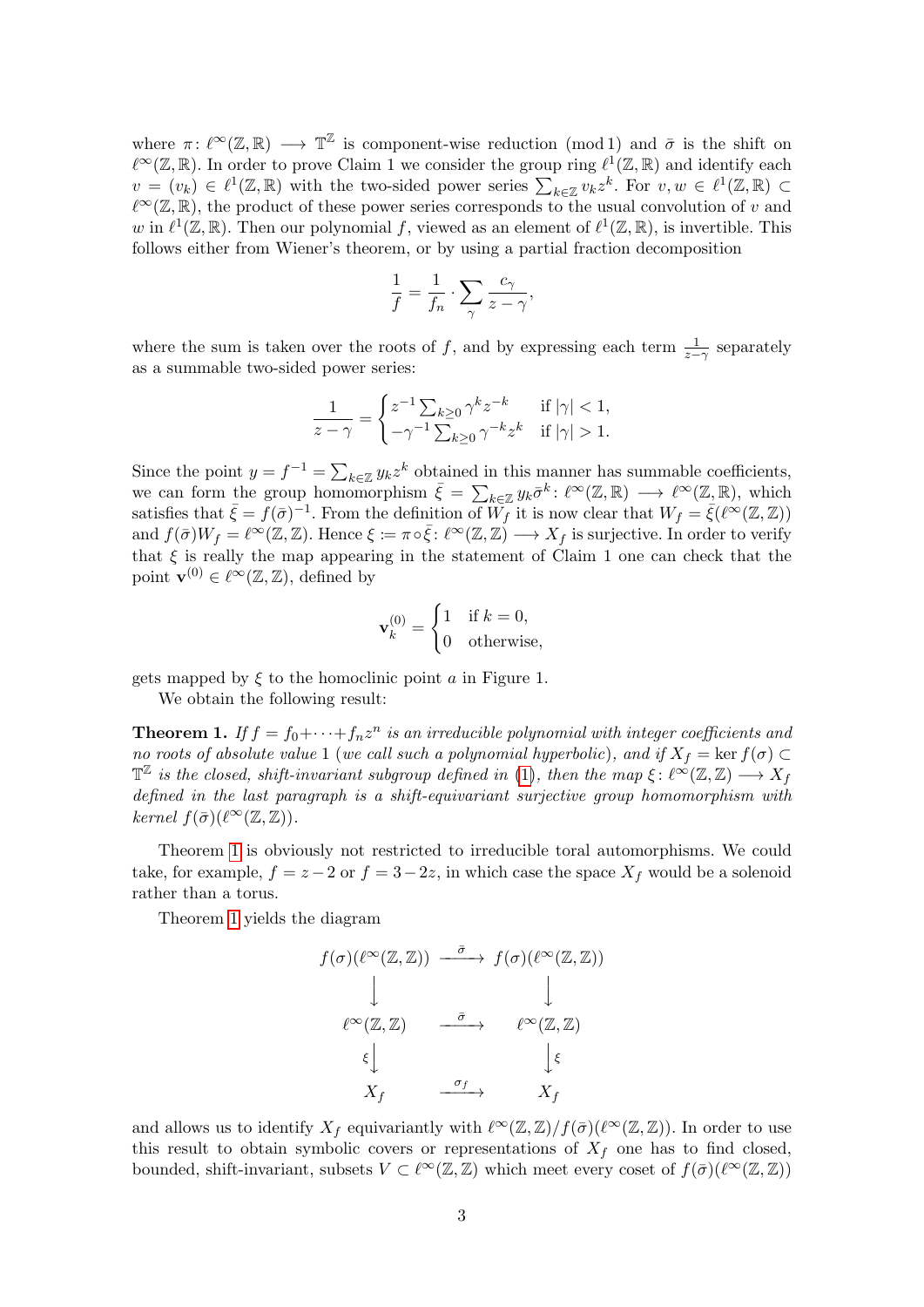in  $\ell^{\infty}(\mathbb{Z}, \mathbb{Z})$  in at least one point (i.e., such that the restriction  $\xi|_V : V \longrightarrow X_f$  is surjective), but whose intersection with each of these cosets is as small as possible. If f is a Pisot polynomial (i.e., if f has one large root  $\beta > 1$  and all other roots have absolute value  $\lt 1$ ), then the two-sided  $\beta$ -shift  $V_{\beta}$  is sofic and satisfies that  $\xi(V_{\beta}) = X_f$ ; it is conjectured (but proved only in some special cases) that the restriction  $\xi|_{V_\beta}$  is almost one-to-one (in which case we say that  $V_\beta$  is a sofic representation of  $X_f$ ). For  $f = z^2 - z - 1$  this example was the starting point for Vershik's original construction. I should also mention the following general result.

**Theorem 2** (S, 2000). Let  $f$  be an irreducible hyperbolic polynomial with integer coefficients, and let  $X_f = \ker f(\sigma) \subset \mathbb{T}^{\mathbb{Z}}$  be the closed, shift-invariant subgroup defined in [\(1\)](#page-1-0). Then there exists a sofic shift  $V \subset \ell^{\infty}(\mathbb{Z}, \mathbb{Z})$  such that the restriction  $\xi|_V : V \longrightarrow X_f$  is surjective and almost one-to-one. In other words, V is a sofic representation of  $X_f$ .

Nonhyperbolic polynomials. The last part of the talk (which I didn't get to) was supposed to discuss irreducible nonhyperbolic polynomials, i.e., irreducible noncyclotomic polynomials with some roots of absolute value 1. Examples are  $f = 1 - z - z^2 - z^3 + z^4$ (a Salem polynomial with one root  $\beta > 1$ , two roots of absolute value 1, and the root  $1/\beta$ , or  $f = 5 - 6z + 5z^2$  (with two noncyclotomic roots of absolute value 1). One can define  $X_f \subset \mathbb{T}^{\mathbb{Z}}$  and  $W_f \subset \ell^{\infty}(\mathbb{Z}, \mathbb{R})$  exactly as before; for  $f = 1 - z - z^2 - z^3 + z^4$ ,  $\sigma_f$  is algebraically conjugate to the toral automorphism

<span id="page-3-0"></span>
$$
A_f = \begin{pmatrix} 0 & 1 & 0 & 0 \\ 0 & 0 & 1 & 0 \\ -1 & 1 & 1 & 1 \end{pmatrix},\tag{3}
$$

but in general one again obtains solenoids. For any such f, the automorphism  $\sigma_f$  of the group  $X_f$  is ergodic, but nonexpansive, and has no homoclinic points and no Markov partitions. The map  $f(\bar{\sigma})$ :  $W_f \longrightarrow \ell^{\infty}(\mathbb{Z}, \mathbb{Z})$  is neither injective nor surjective, and the space  $f(\bar{\sigma})(W_f) \subset \ell^{\infty}(\mathbb{Z}, \mathbb{Z})$  is a bit of a mystery. The search for symbolic representations (which was originally motivated by the question whether the two-sided  $\beta$ -shift of a Salem number  $\beta$  could be regarded as a symbolic representation of the corresponding nonhyperbolic toral automorphism  $A_f$  — or the shift space  $X_f$  — defined by the minimal polynomial f of  $\beta$ ).

Although the following discussion is quite general, I'll keep referring to the toral automorphism  $A_f$  in [\(3\)](#page-3-0). The matrix  $A_f$  has one-dimensional expanding and contracting subspaces  $W^u, W^s \subset \mathbb{R}^4$ , and a two-dimensional invariant subspace  $W^{(0)}$  on which  $A_f$ acts isometrically by rotation. Under the quotient map  $\pi: \mathbb{R}^4 \longrightarrow \mathbb{T}^4 \cong X_f$  these three spaces get mapped to dense subgroups of  $X_f \cong \mathbb{T}^4$  which will be denoted by  $X^u$ ,  $X^s$  and  $X^{(0)}$ , the unstable, stable and central subgroups. Although the intersection  $X^u \cap X^s$  is empty, the intersections  $(X^{(u)} + X^{(0)}) \cap X^s$  and  $X^{(u)} \cap (X^{(0)} + X^s)$  contain nonzero points which are *forward* and *backward homoclinic*, respectively. We denote by  $a^+$  and  $a^-$  the images under  $\pi$  of the unique points in  $(W^{(u)} + W^{(0)}) \cap W^s$  and  $W^{(u)} \cap (W^{(0)} + W^s)$ , respectively, and set, for every  $v \in \ell^{\infty}(\mathbb{Z}, \mathbb{Z}),$ 

$$
\bar{\xi}^*(v) = \sum_{n\geq 0} v_n \bar{\sigma}^{-n}(a^-) + \sum_{n<0} v_n \bar{\sigma}^{-n}(a^+). \tag{4}
$$

Since the coordinates  $a_n^+$  and  $a_{-n}^-$  decay exponentially as  $n \to \infty$  and  $W_h \subset \ell^{\infty}(\mathbb{Z}, \mathbb{R})$  is closed,  $\bar{\xi}^*(v)$  is well-defined, but it will in general not lie in  $\ell^{\infty}(\mathbb{Z}, \mathbb{R})$ , but in

$$
\ell^*(\mathbb{Z}, \mathbb{R}) = \big\{ w = (w_n) \in \mathbb{R}^{\mathbb{Z}} : \sup_{n \in \mathbb{Z}} \frac{|w_n|}{|n|+1} < \infty \big\}.
$$